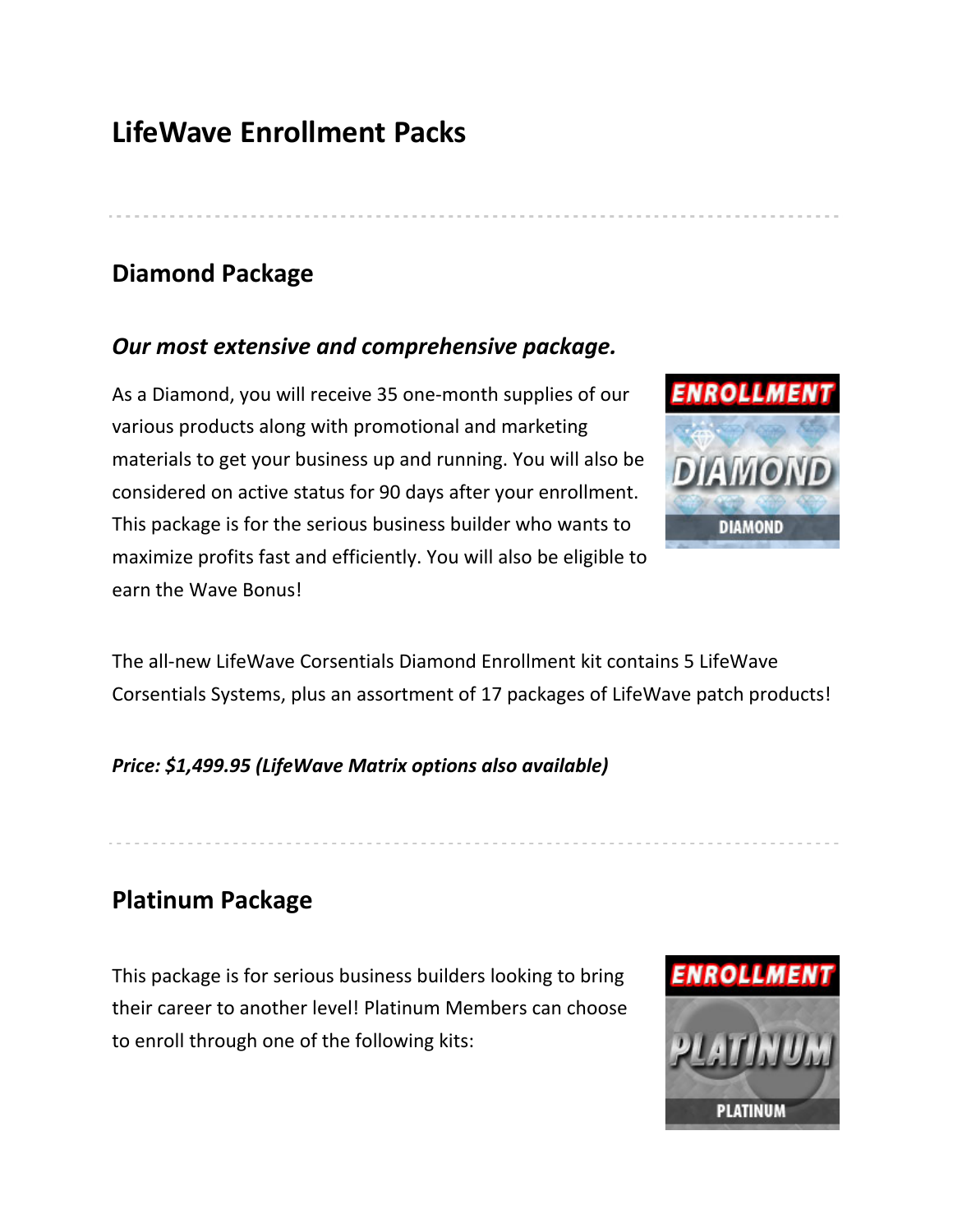- **Patch Kit:** includes 24 packs of patch products
- **The LifeWave Corsentials Enrollment Kit:** includes 3 LifeWave Corsentials Systems, and an assortment of 12 LifeWave patch products.

Platinum Package enrollees are also eligible for our powerful Wave Bonus!

*Price: \$999.95 (LifeWave Matrix options also available)*

# **Gold Package**

One of our more expansive packages. As a Gold member you receive 13 one-month supplies of the different products and all promotional and marketing materials. This package is aimed at career-minded individuals.

The LifeWave Corsentials Gold Kit includes 2 LifeWave Corsentials Systems, plus 4 additional LifeWave patch products.



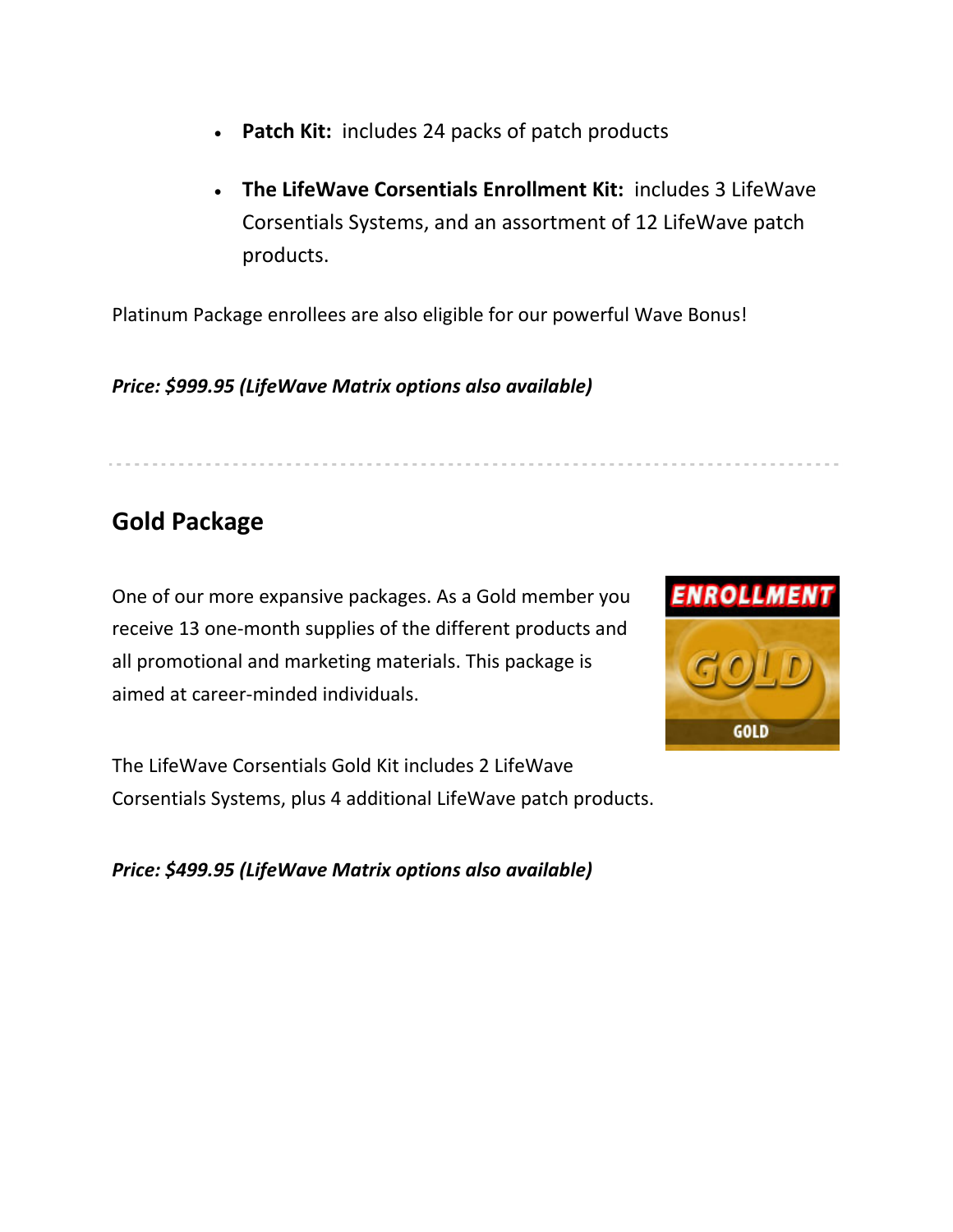## **Silver Package**

Our silver package is for those of you that want to start your business on a smaller scale. This package comes with 6 onemonth supplies of products and all promotional and marketing materials to promote LifeWave products. The Silver Package is for motivated individuals who want to build their business up the levels of success.



*Price: \$299.95 (LifeWave Matrix options also available)*

#### **Bronze Package**

Our smallest package is for those of you who have a very small amount of extra time and want a little extra money. This package includes a 1 one-month supply of product along with the corresponding brochure. The Bronze package is for the part-time career builder.



*Price: \$99.95 (LifeWave Matrix options also available)*